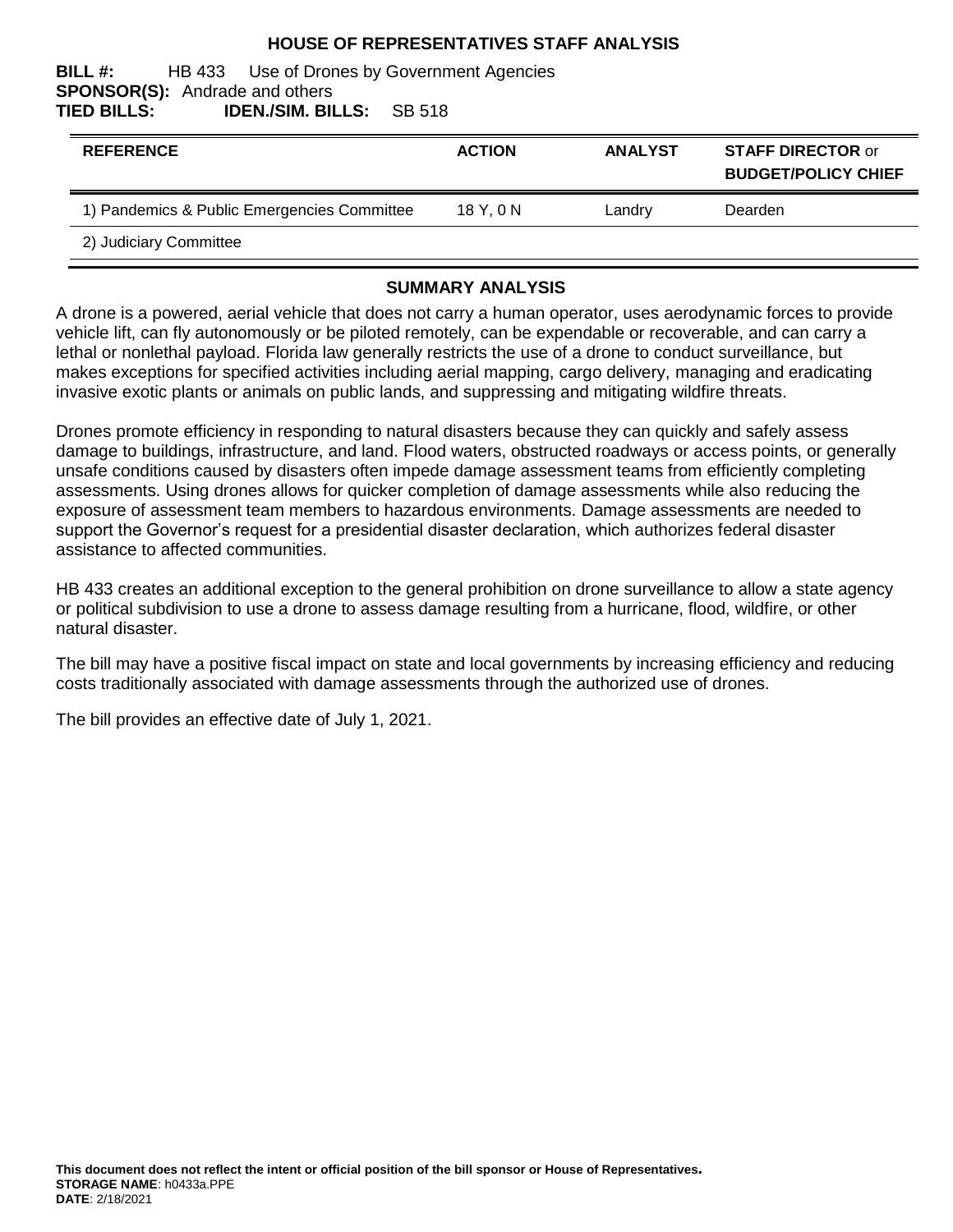#### **FULL ANALYSIS**

### **I. SUBSTANTIVE ANALYSIS**

### A. EFFECT OF PROPOSED CHANGES:

#### **Background**

#### Drones

#### *Florida Law*

Section 934.50, F.S., defines a drone as a powered, aerial vehicle that:

- Does not carry a human operator;
- Uses aerodynamic forces to provide vehicle lift;
- Can fly autonomously or be piloted remotely;
- Can be expendable or recoverable; and
- Can carry a lethal or nonlethal payload.<sup>1</sup>

The entire system of a drone and its associated elements, including communication links and components used to control the drone, is called an unmanned aircraft system.<sup>2</sup> Drones vary in size and weight and may be controlled manually or by an autopilot system using a data link that connects the drone's pilot to the drone. A drone may be equipped with infrared cameras<sup>3</sup> or "LADAR" (laser radar).<sup>4</sup>

Florida law restricts the use of drones by individuals and government entities to conduct surveillance. Under s. 934.50, F.S., a real property owner is presumed to have a reasonable expectation of privacy on his or her privately owned real property if he or she cannot be seen by persons at ground level who are in a place they have a legal right to be.<sup>5</sup> Thus, law enforcement may not use a drone to gather evidence or other information, with certain exceptions. When law enforcement has a reasonable suspicion that swift action is needed for one of the following reasons, drone use is permitted to:

- Prevent imminent danger to life or serious damage to property;
- Forestall the imminent escape of a suspect or the destruction of evidence; or
- Achieve purposes including facilitating the search for a missing person.<sup>6</sup>

Other exceptions authorizing drone use include:

- Countering terrorist attacks;
- Effecting search warrants authorized by a judge;
- Lawful business activities licensed by the state, with certain exceptions;
- Assessing property for ad valorem taxation purposes;
- Capturing images of utilities for specified purposes;
- Aerial mapping;
- Cargo delivery:
- Capturing images necessary for drone navigation;
- Routing, siting, installation, maintenance, or inspection of communications service facilities; and

 $\overline{a}$ 

reports that a micro-LADAR may be used under both clear and heavy foliage conditions for surveillance and reconnaissance missions as well as for humanitarian assistance and disaster relief operations. Massachusetts Institute of Technology, *Micro-ladar*,<https://www.ll.mit.edu/r-d/projects/micro-ladar> (last visited Feb. 12, 2021).

 $1$  S. 934.50(2)(a), F.S.

<sup>2</sup> S. 330.41(2)(c), F.S.

<sup>&</sup>lt;sup>3</sup> Infrared cameras can see objects through walls based on the relative levels of heat produced by the objects. Congressional Research Service, *Drones in Domestic Surveillance Operations: Fourth Amendment Implications and Congressional Response*, (Apr. 3, 2013) [www.fas.org/sgp/crs/natsec/R42701.pdf](http://www.fas.org/sgp/crs/natsec/R42701.pdf) (last visited Feb. 12, 2021). <sup>4</sup> The research and development laboratory at the Massachusetts Institute of Technology has developed airborne LADAR systems that generate detailed 3D imagery of terrain and structures, including those beneath dense foliage. The lab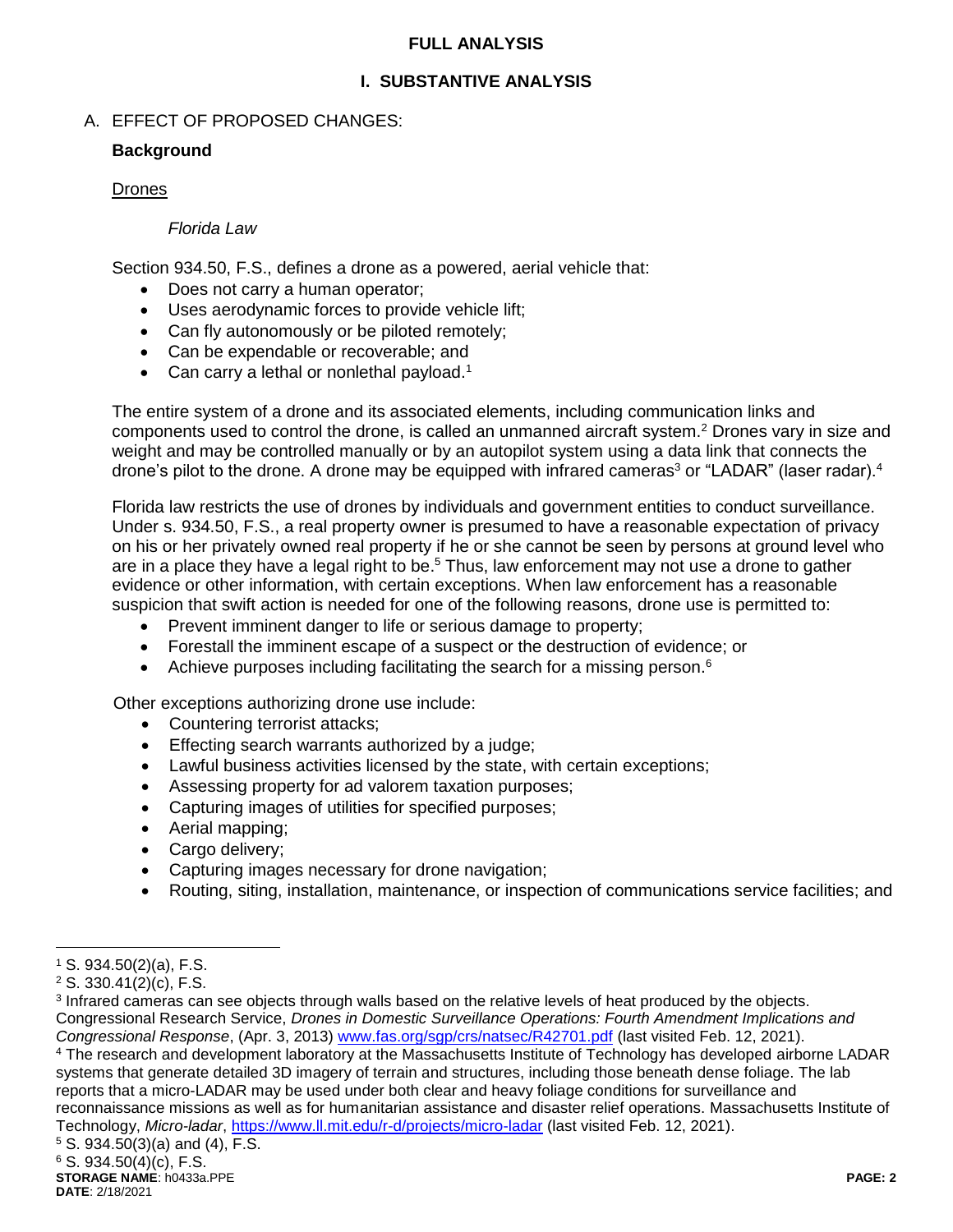Use by non-law enforcement employees of the Fish and Wildlife Conservation Commission or the Florida Forest Service for managing invasive exotic plants or animals, and suppressing and mitigating wildfires.<sup>7</sup>

Section 934.50, F.S., further provides that evidence obtained or collected by a law enforcement agency using a drone is not admissible in a criminal prosecution in any court of law in the state, unless it is permitted under an exception.<sup>8</sup>

#### *Federal Regulation*

The Federal Aviation Administration (FAA) regulates use of navigable airspace.<sup>9</sup> FAA has allowed drone use for essential public operations such as firefighting, disaster relief, search and rescue, law enforcement, border patrol, and scientific research since 1990.<sup>10</sup> In February 2012, Congress passed the Federal Aviation Authority Modernizing and Reform Act (Act), which required FAA to safely open the nation's airspace to drones by September 2015. Based on authority granted by the Act, the FAA issued regulations on the operation and certification of small (less than 55 pounds at take-off) unmanned aircraft systems in June 2016.<sup>11</sup> The 2016 small drone regulations are still in effect and include airspace restrictions and a waiver mechanism allowing for deviations from drone operational restrictions upon application and authorization by the FAA.<sup>12</sup>

In 2017, the FAA launched the Unmanned Aircraft Systems Integration Pilot Program.<sup>13</sup> One objective of this pilot program is to test and evaluate various models of state, local, and tribal government involvement to develop and enforce federal regulation of drone operations. Current pilot program participants are exploring package delivery, delivery of life-saving medical equipment, pipeline inspection, airport security, and border protection.<sup>14</sup>

On December 28, 2020, the FAA announced a new rule that provides for routinely flying small drones over people, over moving vehicles, and at night if users meet certain safety and pilot training criteria.<sup>15</sup> The final rule will become effective 60 days after the final rule's publication date in the Federal Register.<sup>16</sup>

## *Public Safety Uses*

Drones have proven useful to law enforcement and governmental entities. Similar to helicopters, drones provide a broad vantage point, but are cheaper, can fly lower, and don't require an onboard pilot.<sup>17</sup> A study by the Center for the Study of the Drone at Bard College estimates that at least 910 state and local police, fire, emergency medical services, and other public safety agencies have

 $\overline{a}$ 

[https://www.faa.gov/uas/programs\\_partnerships/integration\\_pilot\\_program/](https://www.faa.gov/uas/programs_partnerships/integration_pilot_program/) (last visited Feb. 12, 2021).

<sup>14</sup> Federal Aviation Administration, *Integration Pilot Program Lead Participants*,

<sup>&</sup>lt;sup>7</sup> S. 934.50(4)(a)-(b), and (d)-(j), F.S.

<sup>8</sup> S. 934.50(6), F.S.

<sup>9</sup> 49 U.S.C. § 40103 (2019).

<sup>10</sup> FAA, *Fact Sheet – Unmanned Aircraft Systems*, (Feb. 15, 2015),

[https://www.faa.gov/news/fact\\_sheets/news\\_story.cfm?newsId=18297](https://www.faa.gov/news/fact_sheets/news_story.cfm?newsId=18297) (last visited Feb. 12, 2021).

<sup>11</sup> 14 CFR Parts 21, 43, 61, 91, 101, 107, 119, 133, and 183, *Operation and Certification of Small Unmanned Aircraft Systems*, 81 FR 42064-01, June 28, 2016.

 $12$  *Id.* 

<sup>13</sup> Federal Aviation Administration, UAS Integration Program, *Program Overview* (Oct. 25, 2017),

[https://www.faa.gov/uas/programs\\_partnerships/integration\\_pilot\\_program/lead\\_participants/](https://www.faa.gov/uas/programs_partnerships/integration_pilot_program/lead_participants/) (last visited Feb. 12, 2021). <sup>15</sup> For example, prior to conducting small drone operations at night, the drone must be equipped with operational anticollision lights that can be seen for three statute miles and have a flash rate sufficient to avoid a collision. FAA Executive Summary, *Final Rule on Operation of Small Unmanned Aircraft Systems Over People*, (Dec. 28, 2020), [https://www.faa.gov/news/media/attachments/OOP\\_Executive\\_Summary.pdf](https://www.faa.gov/news/media/attachments/OOP_Executive_Summary.pdf) (last visited Feb. 12, 2021).

 $16$  *Id.* 

**STORAGE NAME**: h0433a.PPE **PAGE: 3** <sup>17</sup> Aarian Marshall, *Above Devastated Houston, Armies of Drones Prove Their Worth* (Sep. 4, 2017) <https://www.wired.com/story/houston-recovery-drones/> (last visited Feb. 12, 2021).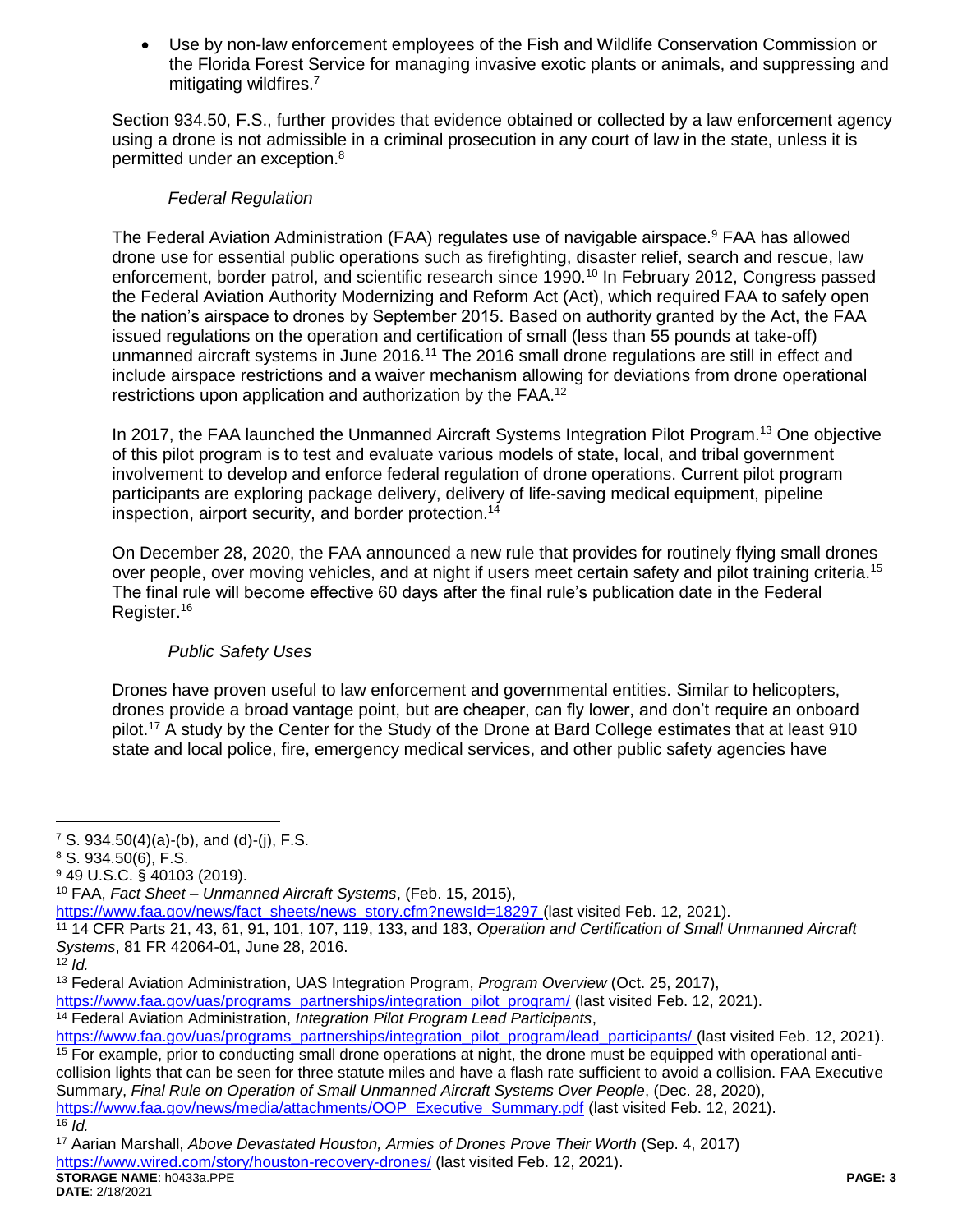acquired drones in recent years.<sup>18</sup> Two thirds of the public safety agencies using drones are law enforcement agencies.<sup>19</sup> Some available capabilities include searching for missing persons;<sup>20</sup> enhancing situational awareness in active shooter, hostage, or barricaded suspect incidents; $2<sup>1</sup>$  and assisting with border patrol operations.<sup>22</sup>

Drones also promote efficiency in responding to natural disasters because they can quickly assess damage to buildings and infrastructure.<sup>23</sup> During Hurricane Harvey in Houston in 2017, emergency management agencies used drones to monitor levees, predict flooding, estimate how long an area would be underwater, and create detailed maps.<sup>24</sup> Following Hurricane Michael in 2018, the University of Florida Institute of Food and Agricultural Sciences used drones to determine agricultural crop damage and yield reduction to provide a more accurate account of the damage caused by the storm.<sup>25</sup> Drones may also provide vital assistance to fire departments by using thermal cameras to find victims trapped in a fire, assess how a fire is spreading, or to make emergency supply deliveries.<sup>26</sup>

Recent legislation authorized non-law enforcement employees of the Fish and Wildlife Conservation Commission or the Florida Forest Service to use drones for the purpose of managing and eradicating invasive exotic plants or animals on public lands, and suppressing and mitigating wildfire threats. $27$ Other states similarly authorize drone use for emergency management related activities. Idaho authorizes law enforcement, fire departments, or other local or state government entities to use drones for the purpose of assessing damage due to natural disaster or fire.<sup>28</sup> South Dakota exempts emergency management workers within their scope of duties from the prohibition on using drones to photograph, record, or observe another person in a private place.<sup>29</sup>

#### Disaster Damage Assessments

Congress passed the Robert T. Stafford Disaster Relief Act and Emergency Assistance Act (Stafford Act) for the purpose of alleviating the suffering and damage of survivors and communities resulting from disasters.<sup>30</sup> To access federal assistance under the Stafford Act, the Governor must request the President of the United States to issue a presidential disaster declaration.<sup>31</sup> There are two types of presidential disaster declarations: an emergency declaration and a major disaster declaration.

<sup>22</sup> David Bier and Matthew Feeney, *Drones on the Border: Efficacy and Privacy Implications*, Cato Institute (May 1, 2018), <https://www.cato.org/publications/immigration-research-policy-brief/drones-border-efficacy-privacy-implications> (last visited Feb. 12, 2021).

<sup>23</sup> Matthew Hutson, *Hurricanes Show Why Drones Are the Future of Disaster Relief* (Sep. 9, 2017),

 $\overline{a}$ 

<sup>18</sup> Dan Gettinger, Center for the Study of the Drone at Bard College, *Public Safety Drones: An Update* (May 2018), <https://dronecenter.bard.edu/files/2018/05/CSD-Public-Safety-Drones-Update-1.pdf> (last visited Feb. 12, 2021).  $19$   $\overline{1d}$ .

<sup>20</sup> Associated Press, *Lost horse riders found with drone* (Jan. 26, 2019), [https://www.wctv.tv/content/news/Lost-horse](https://www.wctv.tv/content/news/Lost-horse-riders-found-with-drone-504913522.html)[riders-found-with-drone-504913522.html](https://www.wctv.tv/content/news/Lost-horse-riders-found-with-drone-504913522.html) (last visited Feb. 12, 2021).

<sup>21</sup> Los Angeles Police Department, *Small Unmanned Aerial System Pilot Program Deployment Guidelines and Procedures* (Oct. 13, 2017), [http://www.lapdpolicecom.lacity.org/101717/BPC\\_17-0410.pdf](http://www.lapdpolicecom.lacity.org/101717/BPC_17-0410.pdf) (last visited Feb. 12, 2021).

<https://www.nbcnews.com/mach/science/hurricanes-show-why-drones-are-future-disaster-relief-ncna799961> (last visited Feb. 12, 2021).

<sup>24</sup> *Id.*

<sup>25</sup> Beverly James, *Florida Panhandle: Drones Used to Assess Hurricane Michael Damage* (Oct. 30, 2018),

<https://agfax.com/2018/10/30/florida-panhandle-drones-used-to-assess-hurricane-michael-damage/> (last visited Feb. 12, 2021).

<sup>26</sup> Zacc Dukowitz, *7 ways Fire Departments Use Drones in the Field* (Apr. 25, 2018), [https://uavcoach.com/drones-fire](https://uavcoach.com/drones-fire-departments/)[departments/](https://uavcoach.com/drones-fire-departments/) (last visited Feb. 12, 2021).

<sup>27</sup> Chapter 20-131, Laws of Fla.

<sup>28</sup> Idaho Code Ann. s. 21-313 (2020)

<sup>29</sup> S.D. Codified Laws s. 22-21-1 (2020)

<sup>30</sup> 42 U.S.C. § 5121(b).

<sup>31</sup> Federal Emergency Management Agency, *How a Disaster Gets Declared*, [https://www.fema.gov/disasters/how](https://www.fema.gov/disasters/how-declared)[declared](https://www.fema.gov/disasters/how-declared) (last visited Feb. 12, 2021)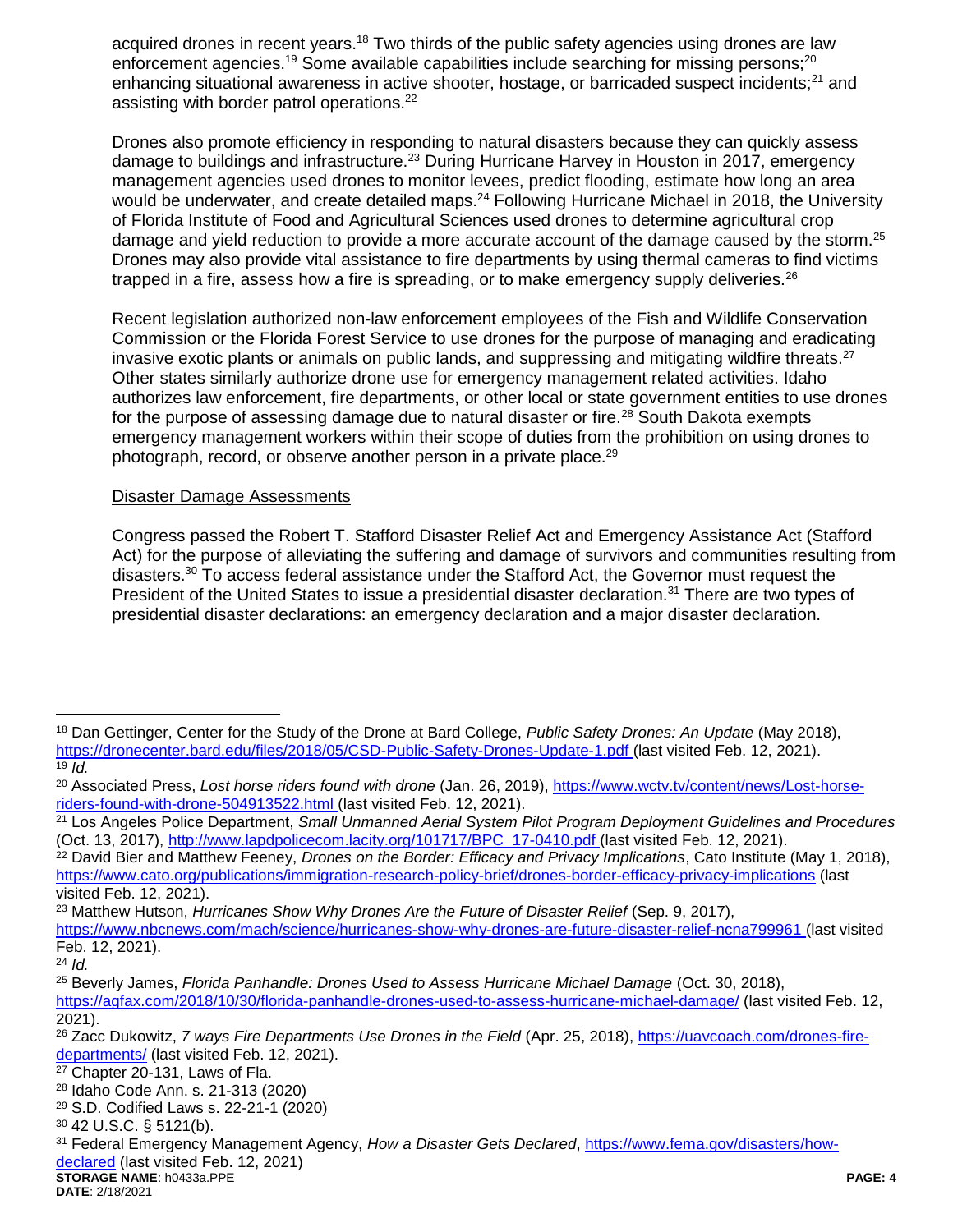A Governor's request for an emergency declaration must be based upon a finding that the situation:

- Is of such severity and magnitude that effective response is beyond state and affected local government capabilities; and
- Requires supplementary federal emergency assistance to save lives and to protect property, public health and safety, or to lessen or avert the threat of a disaster.<sup>32</sup>

A Governor's request for a major disaster declaration must be based upon a finding that:

- The situation is of such severity and magnitude that effective response is beyond state and affected local government capabilities; and
- Federal assistance is necessary to supplement the efforts and available resources of state, local governments, disaster relief organizations, and insurance compensation for disasterrelated losses.<sup>33</sup>

Federal Emergency Management Agency (FEMA) obtains and verifies information accompanying a Governor's request for a presidential disaster declaration through a process requiring:<sup>34</sup>

- *Preassessment*: A local government collects preliminary damage assessment (PDA) information within its jurisdiction and submits the information to the state; $35$
- *State Verification:* Damage assessment information provided by the local government is verified by the state to ensure that it "is complete and consistent with programmatic assessment criteria";<sup>36</sup>
- *Joint PDA*: The Director of the State Emergency Management Agency <sup>37</sup> requests a joint PDA and state officials work jointly with FEMA officials on damage assessment field teams to validate the state's PDA information;<sup>38</sup>
- *Recommendation to the Governor*: Once the Joint PDA is completed, the state's emergency managers review the validated information and make a recommendation to the Governor on whether a request for a presidential disaster declaration is necessary.<sup>39</sup>

A Governor must submit a request for a presidential disaster declaration through the FEMA Regional Administrator.<sup>40</sup> Upon request, the President may declare that an emergency or major disaster exists in a state or a region of a state.<sup>41</sup> Once the President signs a disaster declaration, FEMA may begin allocating disaster assistance funds to the state or local government.

The process for obtaining a presidential disaster declaration can vary from a few hours to several weeks. Damage assessments required to accompany the presidential disaster declaration request are dependent upon the capability of state and local jurisdictions to evaluate the affected area. Flood waters, obstructed roadways or access points, or generally unsafe conditions caused by the disaster often impede damage assessment teams from efficiently completing assessments. Drone use enables assessment team members to more quickly complete damage assessments while also reducing their exposure to hazardous environments.<sup>42</sup> Expediting the completion of damage assessments may allow a Governor to more quickly request a presidential disaster declaration, thereby authorizing federal

[https://www.fema.gov/sites/default/files/2020-07/fema\\_preliminary-disaster-assessment\\_guide.pdf](https://www.fema.gov/sites/default/files/2020-07/fema_preliminary-disaster-assessment_guide.pdf) (last visited Feb. 12, 2021).

 $\overline{a}$ <sup>32</sup> *Id.*

<sup>33</sup> *Id.*

<sup>34</sup> 44 C.F.R. §§ 206.31-206.28

<sup>35</sup> 44 C.F.R. § 206.33(a)

<sup>36</sup> Federal Emergency Management Agency*, Preliminary Damage Assessment Guide* (May 1, 2020)

<sup>&</sup>lt;sup>37</sup> In Florida, this would be the Director of Emergency Management. S. 14.2016(1), F.S.

<sup>38</sup> 44 C.F.R. § 206.33(b), F.S.

<sup>39</sup> *Supra* note 24.

<sup>40</sup> 44 C.F.R. §§ 206.35(a) and 206.36(a)

<sup>41</sup> 42 U.S.C. § 5191(a)

<sup>42</sup> Matt Parnofiello, *Drones Increasingly Get Ahead of Disaster Damage* (Oct. 12, 2018),

<https://statetechmagazine.com/article/2018/10/drones-increasingly-get-ahead-disaster-damage> (last visited Feb. 12,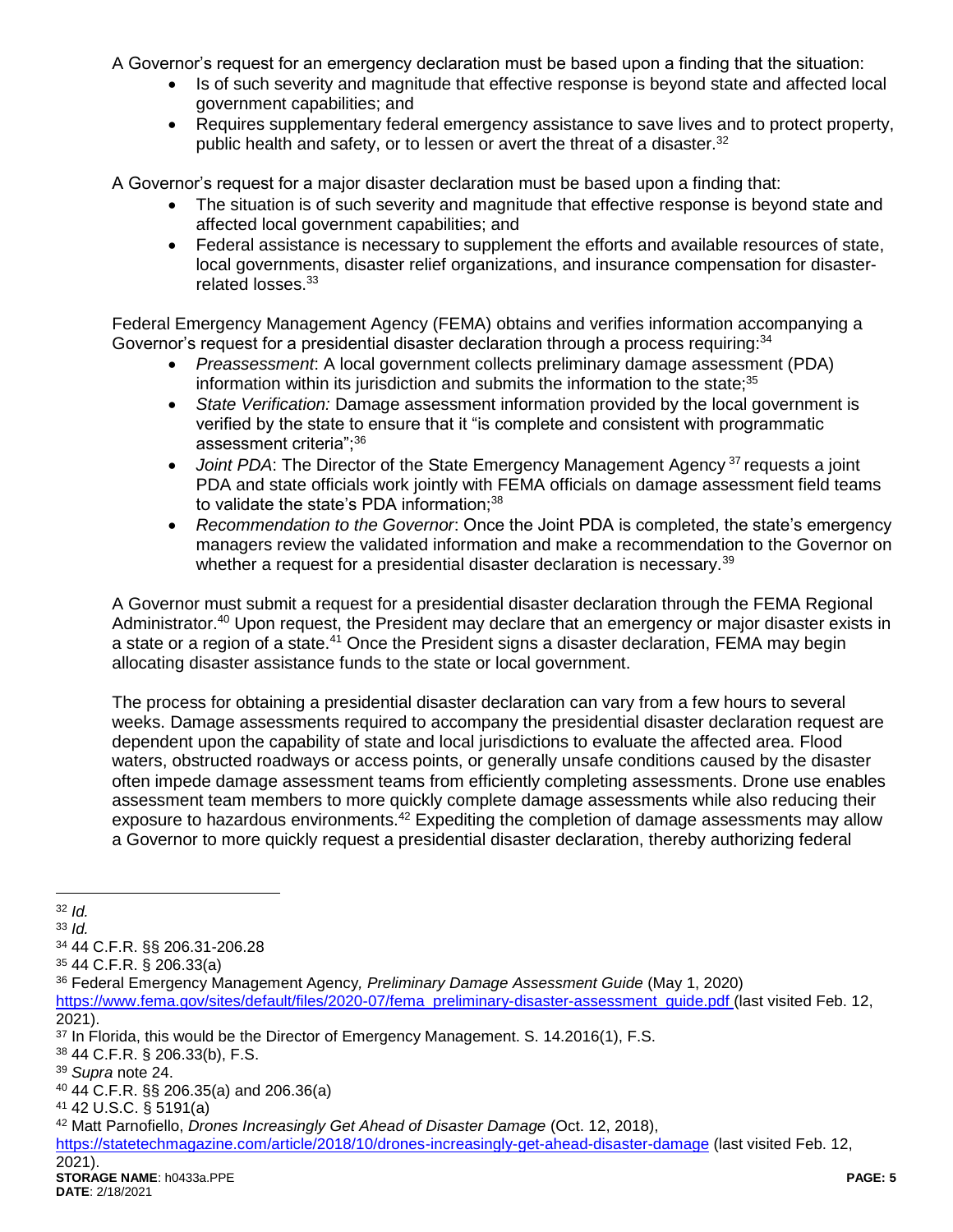disaster assistance to affected communities. Florida law currently does not authorize a state agency or political subdivision to use a drone for damage assessments.

#### **Effect of Proposed Changes**

HB 433 creates an additional exception to the general prohibition on drone surveillance to authorize a state agency or political subdivision to use a drone to assess damage resulting from a hurricane, flood, wildfire, or any other natural disaster.

The bill creates opportunities for state agencies and political subdivisions to improve efficiency by authorizing drone use to accomplish tasks personnel must currently perform manually. As with any surveillance activity, governmental actors are bound by Fourth Amendment protections. Though the bill allows the government to use drones, the manner of use must comport with constitutional privacy protections.

The bill provides an effective date of July 1, 2021.

B. SECTION DIRECTORY:

**Section 1**: Amends section 934.50, F.S., relating to searches and seizures using a drone. **Section 2**: Reenacts section 330.41(4)(c), F.S., relating to unmanned aircraft systems. **Section 3**: Provides an effective date of July 1, 2021.

#### **II. FISCAL ANALYSIS & ECONOMIC IMPACT STATEMENT**

- A. FISCAL IMPACT ON STATE GOVERNMENT:
	- 1. Revenues:

None.

2. Expenditures:

Drones have proven to be more efficient than traditional on-the-ground or manned aircraft efforts in several public safety operations. Authorizing drone use for more purposes may reduce costs for state agencies performing these operations, such as the Florida Division of Emergency Management.

- B. FISCAL IMPACT ON LOCAL GOVERNMENTS:
	- 1. Revenues:

None.

2. Expenditures:

Drones have proven to be more efficient than traditional on-the-ground or manned aircraft efforts in several public safety operations. Authorizing drone use for more purposes may reduce costs for local emergency management departments.

C. DIRECT ECONOMIC IMPACT ON PRIVATE SECTOR:

None.

D. FISCAL COMMENTS:

None.